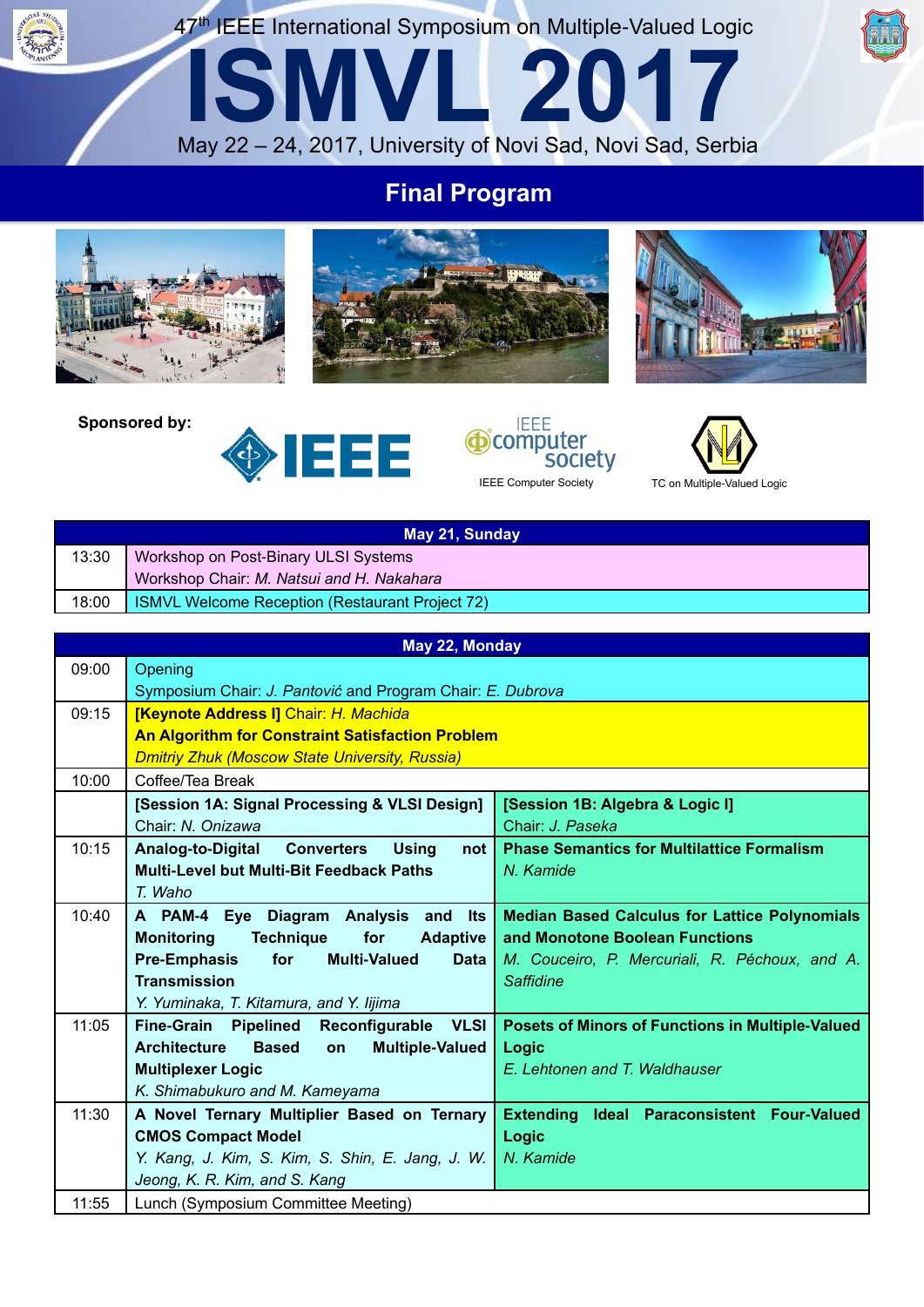|       | <b>May 22, Monday (continued)</b>                                                                                                                                  |                                                                                                                                                                                                             |  |
|-------|--------------------------------------------------------------------------------------------------------------------------------------------------------------------|-------------------------------------------------------------------------------------------------------------------------------------------------------------------------------------------------------------|--|
| 13:30 | [Dedication Talk to the Memory of Ivan Stojmenović] Chair: L. Haddad                                                                                               |                                                                                                                                                                                                             |  |
|       | A LifeWell-Spent in the Service of Science                                                                                                                         |                                                                                                                                                                                                             |  |
|       | Dan Simovici (University of Massachusetts Boston, USA)                                                                                                             |                                                                                                                                                                                                             |  |
| 14:15 | Coffee/Tea Break                                                                                                                                                   |                                                                                                                                                                                                             |  |
|       | [Session 2A: Clone Theory - Special Session -]                                                                                                                     | [Session 2B: Spectral Techniques]                                                                                                                                                                           |  |
|       | Chair: T. Waldhauser                                                                                                                                               | Chair: M. Miller                                                                                                                                                                                            |  |
| 14:30 | On the Nonexistence of Minimal Strong Partial<br><b>Clones</b>                                                                                                     | On Fixed Points of the Reed-Muller-Fourier<br><b>Transform</b>                                                                                                                                              |  |
|       | M. Couceiro, L. Haddad, and K. Schölzel                                                                                                                            | C. Moraga, R. Stanković, M. Stanković, and Suzana<br>Stojković                                                                                                                                              |  |
| 14:55 | On the Interval of Boolean Strong Partial<br>Clones Containing Only Projections as Total<br><b>Operations</b><br>M. Couceiro, L. Haddad, V. Lagerqvist, and B. Roy | Spectral Invariant<br><b>Some</b><br><b>Operations</b><br>for<br>Multiple-Valued Functions with Homogeneous<br><b>Disjoint Products in the Polynomial Form</b><br>M. Stanković, C. Moraga, and R. Stanković |  |
| 15:20 | On an Interval of Slupecki Partial Clones<br>L. Haddad and K. Schölzel                                                                                             | Properties of the Two-Sided RMF Spectrum of<br><b>Matrices</b><br>C. Moraga and R. Stanković                                                                                                                |  |
| 15:45 | <b>Three Classes of Closed Sets of Monomials</b><br>H. Machida and J. Pantović                                                                                     | Towards the Gibbs Characterization of a Class<br>of Quaternary Bent Functions<br>R. Stanković, M. Stanković, J. Astola, and C.<br>Moraga                                                                    |  |
| 16:10 | Coffee/Tea Break                                                                                                                                                   |                                                                                                                                                                                                             |  |
|       | [Session 3A: Decision Diagrams]<br>Chair: R. Stanković                                                                                                             | [Session 3B: Fuzzy Logic]<br>Chair: F. Manyà                                                                                                                                                                |  |
| 16:25 | Error Bounded Exact BDD Minimization in<br><b>Approximate Computing</b><br>S. Froehlich, D. Grosse, and R. Drechsler                                               | Hintikka Style Game Rules for Semi-Fuzzy<br><b>Quantifiers</b><br>C. Fermüller and M. Hofer                                                                                                                 |  |
| 16:50 | Multi-Valued Decision Diagrams for k-out-of-n<br><b>Three-State Systems</b><br>M. Kvassay, E. Zaitseva, V. Levashenko, and J.<br>Kostolny                          | Term Models of Horn Clauses over Rational<br><b>Pavelka Predicate Logic</b><br>V. Costa and P. Dellunde                                                                                                     |  |
| 17:15 | A Random Forest Using a Multi-Valued Decision<br>Diagram on an FPGA<br>H. Nakahara, A. Jinguji, S. Sato, and T. Sasao                                              | <b>Non-Deterministic</b><br><b>Action:</b><br><b>Matrices</b><br>in.<br><b>Expansions, Refinements, and Rexpansions</b><br>A. Avron and Y. Zohar                                                            |  |
| 18:30 | <b>Excursion to Petrovaradin Fortress</b><br>(meeting point: Clock Tower on the Fortress)                                                                          |                                                                                                                                                                                                             |  |

| May 23, Tuesday |                                                      |                                                       |
|-----------------|------------------------------------------------------|-------------------------------------------------------|
| 09:15           | [Keynote Address II] Chair: J. Pantović              |                                                       |
|                 | <b>Deep Learning for Autonomous Vehicles</b>         |                                                       |
|                 | <b>Branislav Kisačanin (Nvidia Corporation, USA)</b> |                                                       |
| 10:00           | Coffee/Tea Break                                     |                                                       |
|                 | [Session 4A: Algorithms & Computational Complexity]  | [Session 4B: Reversible Computing]                    |
|                 | Chair: M. Stanković                                  | Chair: G. Dueck                                       |
| 10:15           | Discovery of Multiple-Valued Bent Functions in       | <b>Skipping Embedding in the Design of Reversible</b> |
|                 | <b>Galois Field and Reed-Muller-Fourier Domains</b>  | <b>Circuits</b>                                       |
|                 | M. Radmanović and R. Stanković                       | A. Zulehner and R. Wille                              |
| 10:40           | Fast Computation of the Discrete Pascal              | <b>Reversible</b><br>Synthesis of Ternary<br>Exact    |
|                 | <b>Transform</b>                                     | <b>Functions using Ternary Toffoli Gates</b>          |
|                 | D. Gajić and R. Stanković                            | A. Kole, P. M. N. Rani, K. Datta, I. Sengupta, and R. |
|                 |                                                      | <b>Drechsler</b>                                      |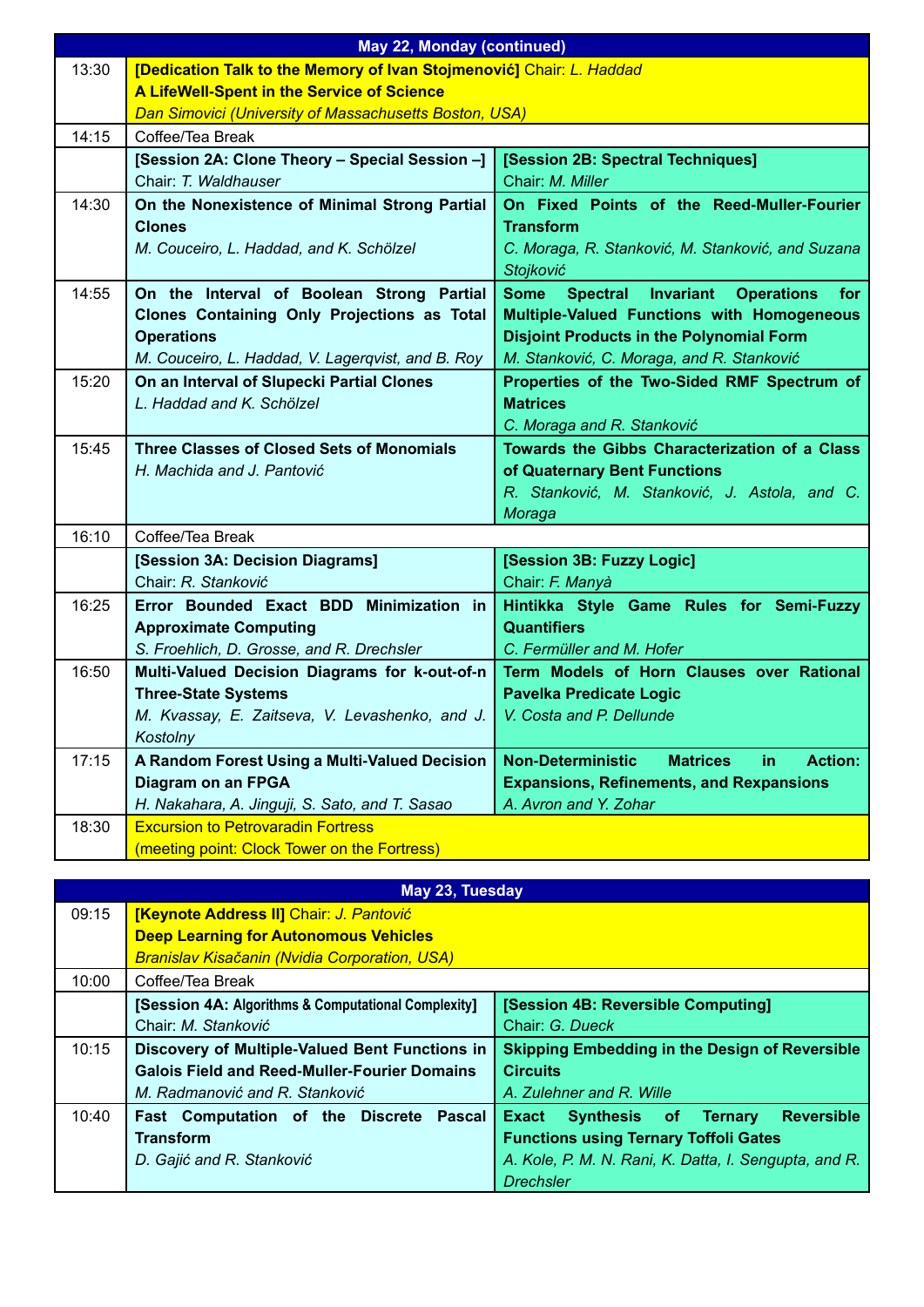|       | May 23, Tuesday (continued)                                              |                                                 |  |
|-------|--------------------------------------------------------------------------|-------------------------------------------------|--|
|       | [Session 4A: Algorithms & Computational Complexity]                      | [Session 4B: Reversible Computing]              |  |
|       | Chair: M. Stanković                                                      | Chair: G. Dueck                                 |  |
| 11:05 | <b>Exploiting Many-Valued Variables in MaxSAT</b>                        | <b>Hardware</b><br>Extensions to the Reversible |  |
|       | J. Argelich, C.-M. Li, and F. Manya                                      | <b>Description Language SyReC</b>               |  |
|       |                                                                          | Z. Al-Wardi, R. Wille, and R. Drechsler         |  |
| 11:30 | An Exact Optimization Algorithm for Linear                               | Study of Reversible Ternary Functions with      |  |
|       | <b>Decomposition of Index Generation Functions</b>                       | <b>Homogeneous Component Functions</b>          |  |
|       | S. Nagayama, T. Sasao, and J. Butler                                     | P. Kerntopf, K. Podlaski, C. Moraga, and R.     |  |
| 11:55 | Algebraic and Combinatorial Methods for                                  | <b>Stanković</b>                                |  |
|       | Reducing the Number of Variables of Partially                            |                                                 |  |
|       | <b>Defined Discrete Functions</b>                                        |                                                 |  |
|       | J. Astola, P. Astola, R. Stanković, and I. Tabus                         |                                                 |  |
| 12:20 | Lunch                                                                    |                                                 |  |
| 13:30 | <b>Excursion to Krusedol Monastery, Sremski Karlovci, and Kis winery</b> |                                                 |  |
| 19:30 | Banquet (Restaurant Cubo)                                                |                                                 |  |

|       | May 24, Wednesday                                                   |                                                        |  |
|-------|---------------------------------------------------------------------|--------------------------------------------------------|--|
| 09:15 | [Keynote Address III] Chair: E. Dubrova                             |                                                        |  |
|       | <b>Index Generation Functions: Minimization Methods</b>             |                                                        |  |
|       | <b>Tsutomu Sasao (Meiji University, Japan)</b>                      |                                                        |  |
| 10:00 | Coffee/Tea Break                                                    |                                                        |  |
|       | [Session 5A: Quantum & Stochastic Computing]                        | [Session 5B: Algebra & Logic II]                       |  |
|       | Chair: R. Wille                                                     | Chair: M. Couceiro                                     |  |
| 10:15 | <b>Deduction</b><br>for<br><b>Connexive</b><br><b>Natural</b>       | The Groupoid-Based Logic for Lattice Effect            |  |
|       | <b>Paraconsistent Quantum Logic</b>                                 | <b>Algebras</b>                                        |  |
|       | N. Kamide                                                           | I. Chajda, H. Länger, and J. Paseka                    |  |
| 10:40 | Study of GPU Acceleration in<br><b>Genetic</b>                      | <b>Centralizing Monoids and the Arity of Witnesses</b> |  |
|       | <b>Algorithms for Quantum Circuit Synthesis</b>                     | H. Machida and I. Rosenberg                            |  |
|       | M. Lukac and G. Krylov                                              |                                                        |  |
| 11:05 | On the Fault Tolerance of Stochastic Decoders                       | Computing Uniform Interpolants in Nilpotent            |  |
|       | A. Hussein, M. Elmasry, and V. Gaudet                               | <b>Minimum Logic</b>                                   |  |
|       |                                                                     | D. Valota                                              |  |
| 11:30 | <b>Evaluation of Stochastic Cascaded IIR Filters</b>                | <b>Nomura Parameters for S-threshold Functions</b>     |  |
|       | N. Onizawa, S. Koshita, S. Sakamoto, M.                             | I. Prokić and J. Pantović                              |  |
|       | Kawamata, and T. Hanyu                                              |                                                        |  |
| 11:55 | Lunch (Technical Committee Meeting)                                 |                                                        |  |
| 13:30 | [Dedication Talk to the Memory of Bogdan Falkowski] Chair: T. Sasao |                                                        |  |
|       | In Memoriam Bogdan Falkowski                                        |                                                        |  |
|       | Claudio Moraga (Technical University of Dortmund, Germany)          |                                                        |  |
| 14:15 | Coffee/Tea Break                                                    |                                                        |  |
|       | [Session 6A: Design for Security]                                   | [Session 6B: Logic & Physical Synthesis]               |  |
|       | Chair: C. Moraga                                                    | Chair: V. Gaudet                                       |  |
| 14:30 | <b>Physical Unclonable Functions</b><br>based<br>on l               | <b>Classifying Functions with Exact Synthesis</b>      |  |
|       | <b>Carbon Nanotube FETs</b>                                         | W. Haaswijk, E. Testa, M. Soeken, and G. De            |  |
|       | M. Moradi, S. Tao, and R. F. Mirzaee                                | <b>Micheli</b>                                         |  |
| 14:55 | <b>TVL-TRNG: Sub-Microwatt True</b><br><b>Random</b>                | <b>OR-Inverter Graphs for the Synthesis of Optical</b> |  |
|       | Number Generator Exploiting Metastability in                        | <b>Circuits</b>                                        |  |
|       | <b>Ternary Valued Latches</b>                                       | A. Deb, R. Wille, and R. Drechsler                     |  |
|       | S. Tao and E. Dubrova                                               |                                                        |  |